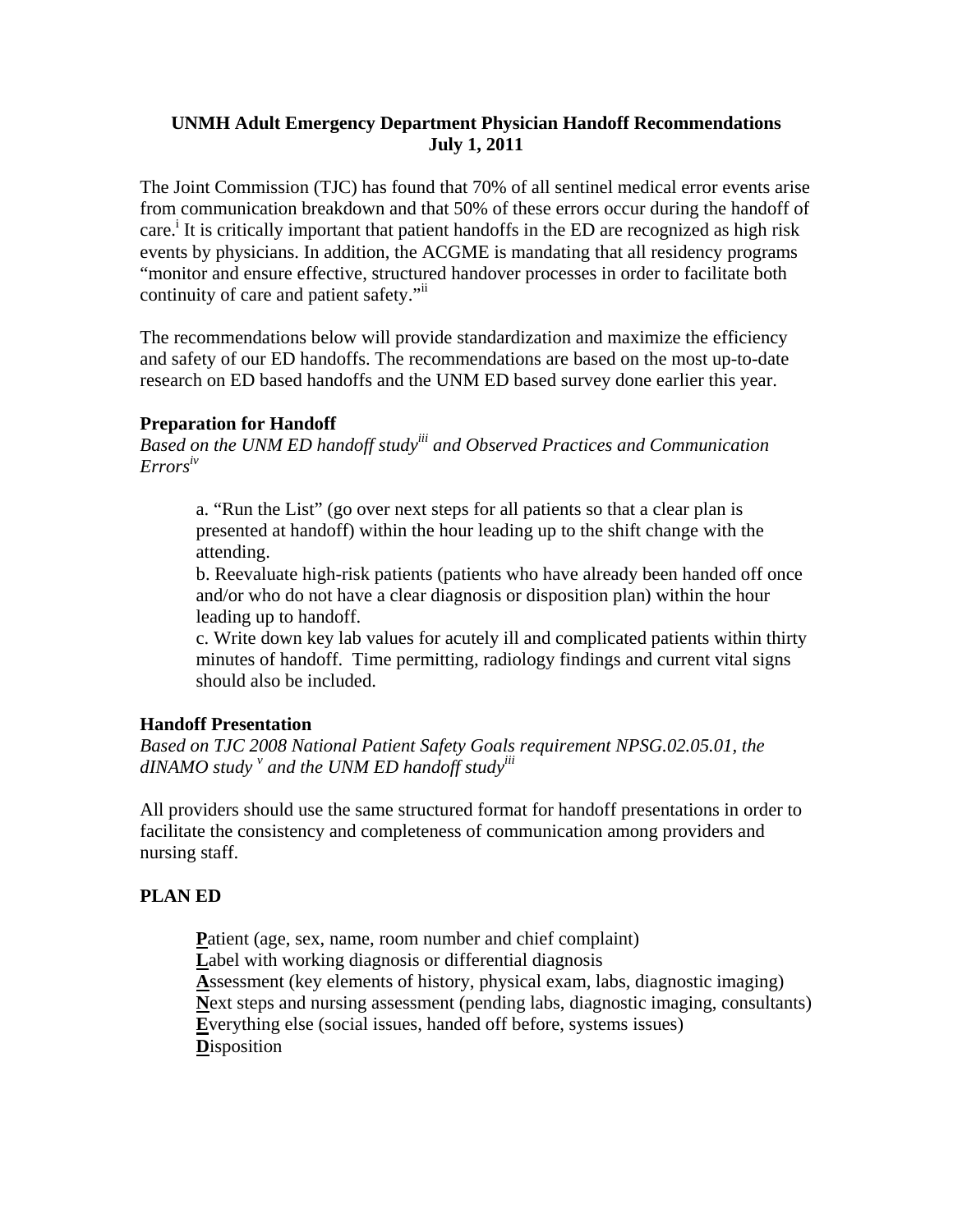#### **General Handoff Guidelines**

*Based on UNM ED handoff studyiii*

- a. Plan to spend 1 to 3 minutes on each patient, depending on complexity
- b. Spend approximately 5 minutes on clinical teaching

c. Be on time and prepare for handoff early so that handoffs can start when scheduled

d. Organize handoffs by doing selected "bedside waking rounds"

#### **Proven Techniques for Effective Handoffs**

a. Incorporate the use of written notes and/or electronic medical records (EMR) in handoff<sup>iv</sup> (has been proven to reduce physical exam and lab result memory errors, especially for patients who have been in the ED for prolonged periods of time) b. "Repeat back": accepting provider repeats plan of care to outgoing provider to create closed-loop verification of critical information<sup>vi</sup>

- c. Engage in interactive questioning $\overline{v}$
- d. Reduce interruptions<sup>iii, vi</sup>
- e. Reduce signal-to-noise ratio (background noise) $\overline{v}$

#### **Other General Recommendations**

a. Officially admitted patients (have bed request and orders) should have a very brief handoff by the outgoing resident to the accepting attending; if the patient had admitting orders at the time of the previous handoff the outgoing attending provides the handoff to the accepting attending.

b. Within 15 minutes of the end of handoff, the accepting resident should assign himself or herself as the resident provider in the FirstNet tracking system.

c. Within the first 2 hours of the shift, patients that were handed off should have had their chart, laboratory and other findings reviewed and the resident should have physically introduced himself or herself.

d. Handoff communication guidelines (based on Grice's Maxims<sup>vii</sup>)

- 1. Include only relevant information.
- 2. Be brief.

3. Be orderly by using the PLAN ED framework.

4. Be honest. If someone asks a question that you are not 100% sure about (i.e. lab value or result of a scan), find out the answer after the handoff and follow up with the most accurate answer.

### *References*

<sup>i</sup> Joint Commission on Accreditation of Health Care Organizations. Sentinel event statistics [announcement]. March 31, 2003. Joint Commission on Accrediation of Health Care Organization Web site. Available at: http://www.jointcommission.org/